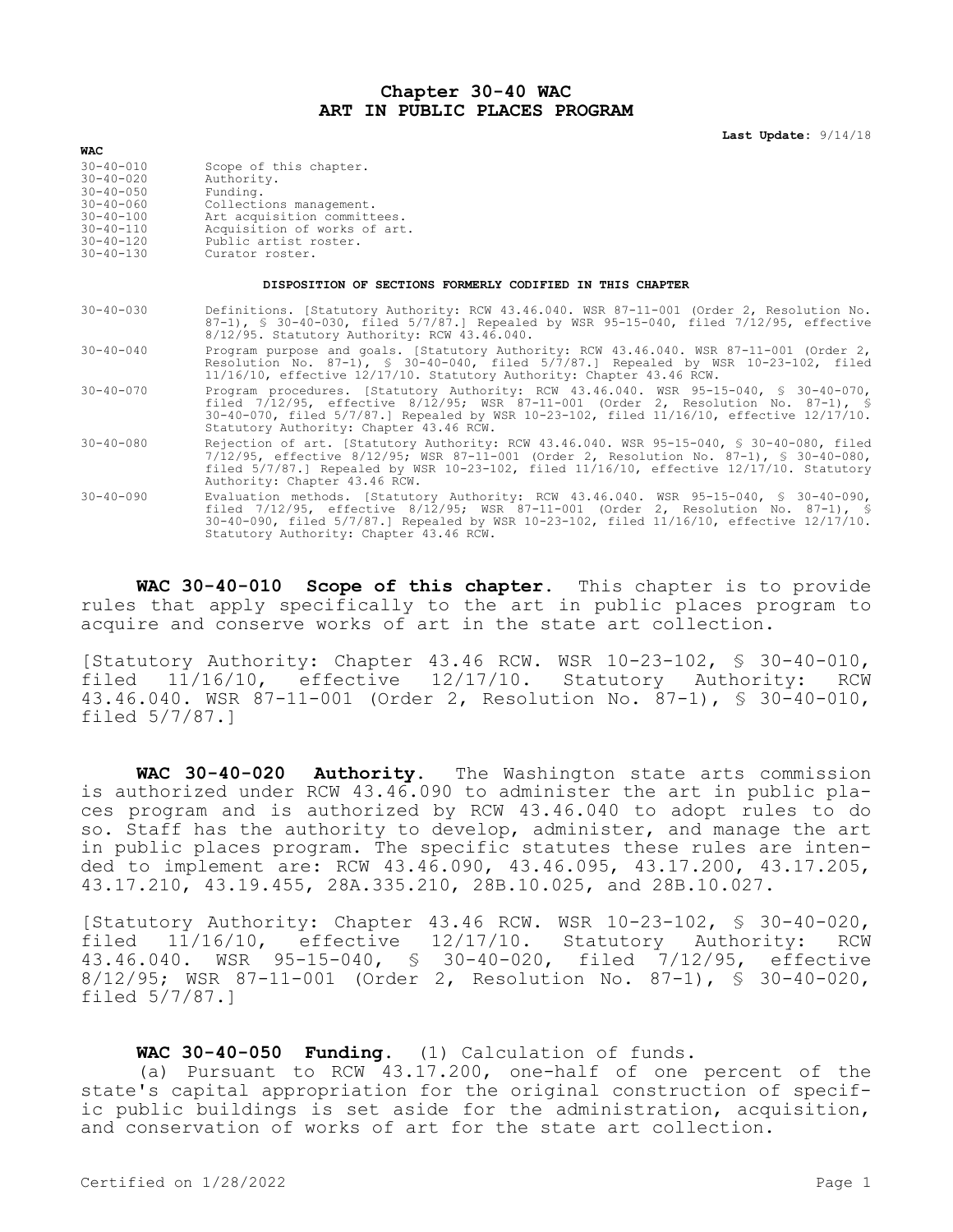(b) Funding is generated by construction of any new building and/or additions to an existing building or structure except for highway construction sheds, warehouses, or other temporary buildings. In addition, funding is generated by any renovation and remodel work exceeding two hundred thousand dollars at universities, colleges, and community colleges. Renovation and remodel work does not include repair, maintenance, or replacement of building systems, such as HVAC, plumbing, wiring, fire sprinklers, roofs, insulation, lighting, or other system that keeps the building functional and safe.

(2) Partner agency eligibility and site requirements of funds.

(a) All state agencies including all state departments, boards, councils, commissions, and quasi-public corporations; all universities, colleges, community colleges, and technical colleges; and the office of the superintendent of public instruction who appropriates state funding to school districts for the original construction of school plant facilities, shall apply the formula.

(b) Works of art must be placed in public buildings or on public lands. In siting works of art, priority is given to state properties and K-12 public schools.

(c) Works of art may be sited in a location other than the construction site generating the funding.

(3) Use of funds.

(a) Staff is responsible for negotiating contracts and expending funds.

(b) Funds may be used for works of art in the state art collection that are:

(i) Integral to or attached to a public building or structure;

(ii) Detached inside or outside a public building or structure;

(iii) On or part of the landscape;

(iv) Permanent or temporary;

(v) Part of a portable exhibition or collection.

(c) Funds may be used for expenses incurred in the design, fabrication, and installation of works of art, artists' fees and expenses, staff administrative expenses, and conservation.

(d) Funds shall not be used for the partner agency's administrative expenses, architectural or professional design services, site preparation, public event expenses, insurance, fees for art selection committee participation, or maintenance of the work of art.

(e) Funds shall not be used for clock towers, electrically powered water features, memorials, logos, signage, or the depiction of school mascots.

(4) Determination of funds. Staff shall determine the funds that are available for projects and sites, in consultation with the partner agency; director of general administration; directors of state agencies; the superintendent of public instruction and school district boards of directors; or the boards of regents or trustees of universities, colleges, and community colleges. (RCW 43.17.210, 43.19.455, 28A.335.210, and 28B.10.025.)

(5) Supplemental funds. The one-half of one percent formula is a required minimum for works of art. Partner agencies may designate additional funds from other sources. Works of art acquired using supplemental funding become part of the state art collection.

(6) Transfer of funds. After project funds for works of art are determined, staff may request transfer of the funds from the partner agency.

(7) Pooling of funds.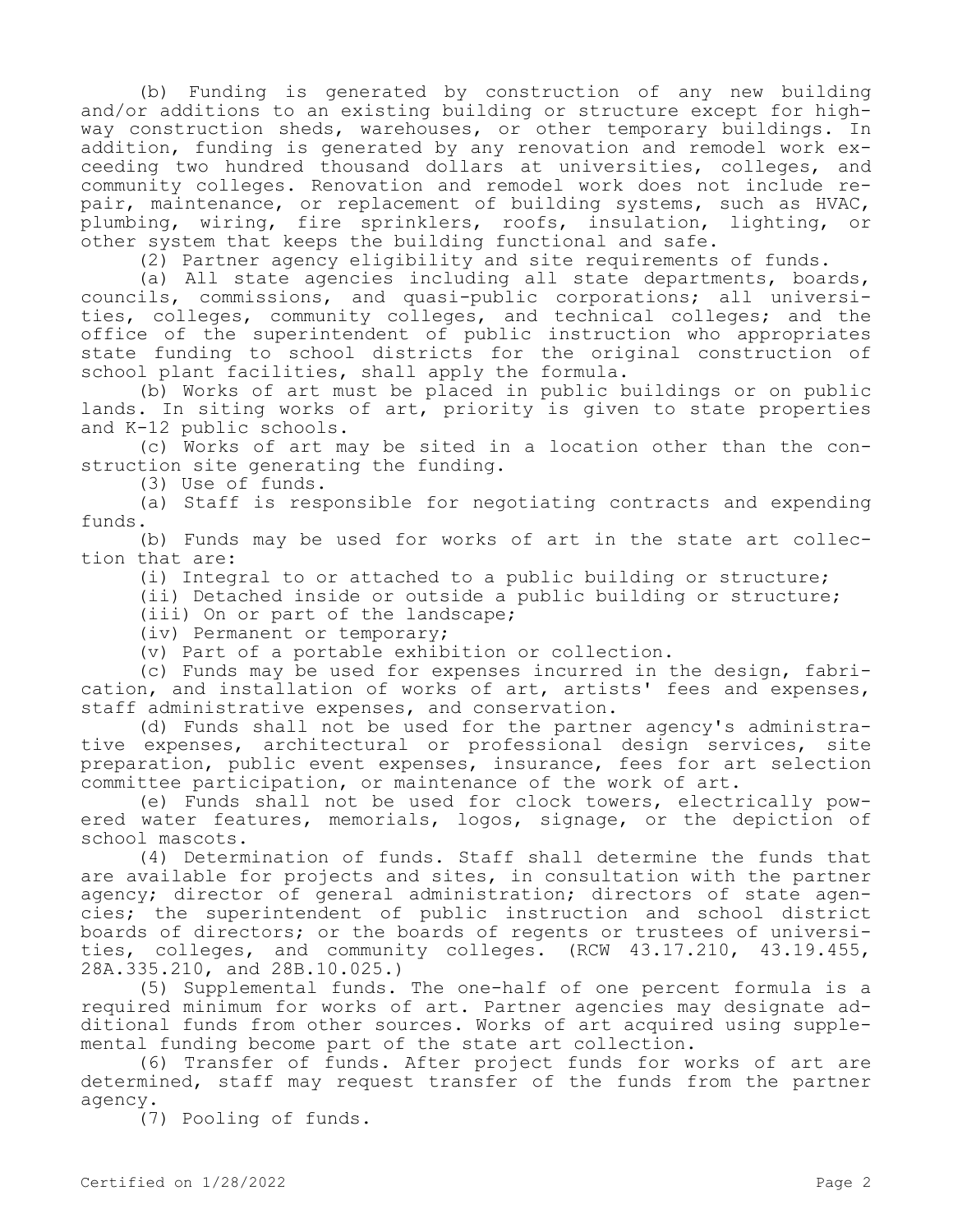(a) Staff may determine that funds from multiple construction projects may be combined as part of a pooling program or to fund larger works of art within a partner agency.

(b) Only K-12 school districts with applicable state assisted construction project funds may apply for K-12 pooled funds.

(c) Eligible K-12 school districts may apply for pooled funds pursuant to WAC 30-12-017 (Applications), WAC 30-12-030 (Panels), and in accordance with published application guidelines.

[Statutory Authority: RCW 43.46.040 and 43.46.090 through 43.46.095. WSR 18-19-054, § 30-40-050, filed 9/14/18, effective 10/15/18. Statutory Authority: RCW 43.46.040. WSR 18-02-086, § 30-40-050, filed 1/2/18, effective 2/2/18. Statutory Authority: Chapter 43.46 RCW. WSR 10-23-102, § 30-40-050, filed 11/16/10, effective 12/17/10. Statutory Authority: RCW 43.46.040. WSR 95-15-040, § 30-40-050, filed 7/12/95, effective 8/12/95; WSR 87-11-001 (Order 2, Resolution No. 87-1), § 30-40-050, filed 5/7/87.]

**WAC 30-40-060 Collections management.** (1) Staff manage the state art collection as funded, including conservation, restoration, deaccession, inventory, loans, resiting, recordkeeping and documentation.

(2)(a) The commission enters into interagency agreements with partner agencies hosting sites for works of art in the state art collection. The interagency agreement is in effect throughout the partner agency's possession of the work(s) of art.

(b) Partner agencies are responsible for all routine and special maintenance for works of art in the state art collection, which they hold as stated in the interagency agreement.

(i) Routine maintenance includes activities such as surface dusting, replacement of lights, cleaning of glass or Plexiglas, removal of debris, or oiling of moving parts.

(ii) Special maintenance typically involves nonart specific skills including, but not limited to, the application of paint and/or sealant to certain works of art, mortar replacement, or landscape maintenance.

(3) Collections management policy includes:

(a) Conservation/restoration. The commission is responsible for the conservation and restoration of the state art collection. Staff determine conservation and restoration priorities and actions.

(b) Deaccession. The board has authority to formally remove works of art from the state art collection when those works of art meet the review criteria in the collections management policy. Removal of works of art follows the procedures outlined in the collections management policy.

(c) Gifts and transfers. The commission does not accept gifts and transfers of works of art to the state art collection.

(d) Insurance. The state art collection is self-insured.

(e) Inventory. Staff inventory the state art collection in accordance with the state administrative and accounting manual.

(f) Loans of works of art. Works of art may be loaned for temporary exhibition in accordance with the collections management policy. The executive director approves, and staff coordinate outgoing loans.

(g) Resiting. Staff manage the resiting of works of art from the state art collection. Resiting is intended to provide a long-term, se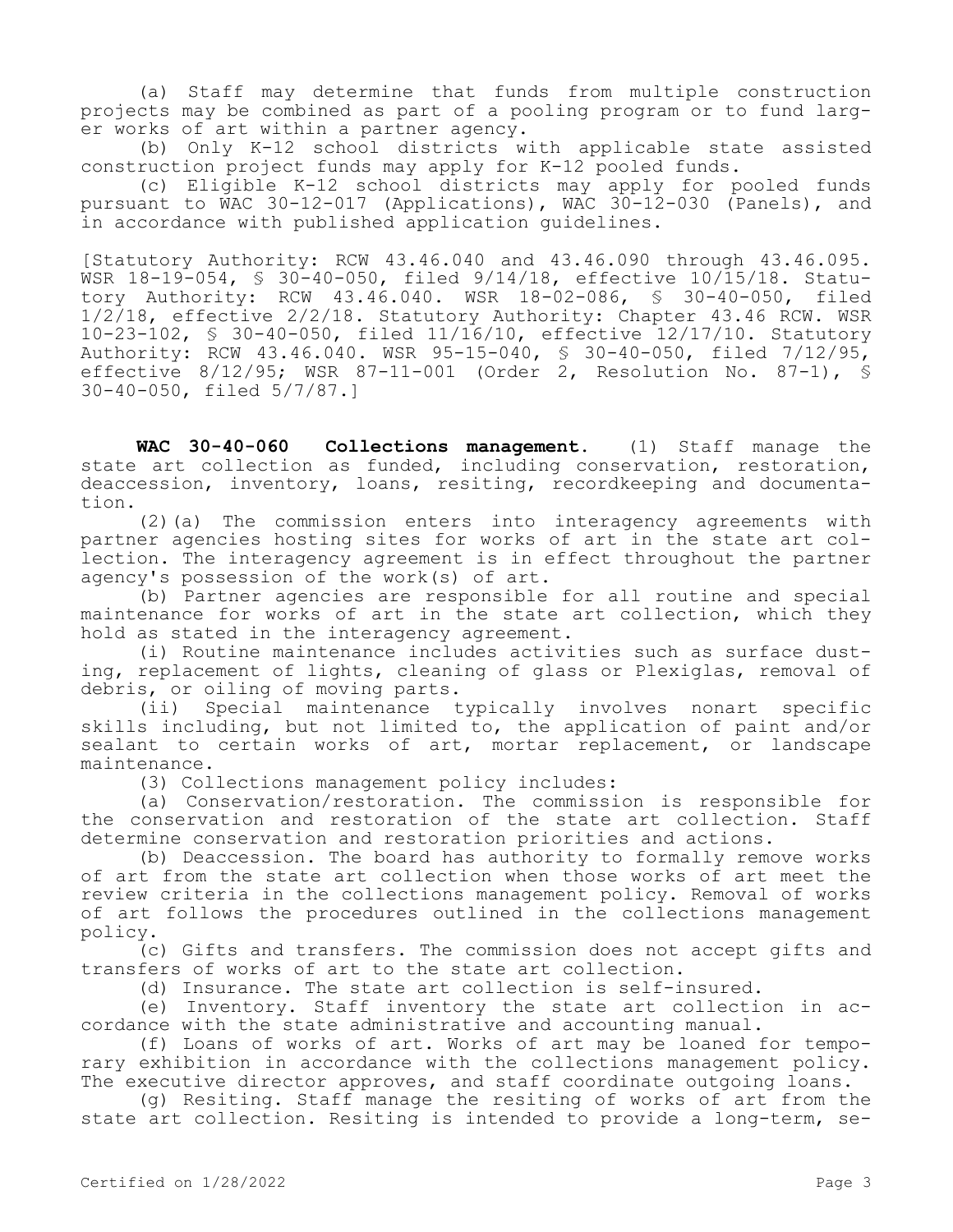cure, and visible home for a work of art. Priority for resiting is given to the original partner agency when possible.

(i) If resiting within the original partner agency jurisdiction is not feasible, then the work of art becomes available for resiting to other partner agencies, in accordance with the collections management policy. Priority may be given to partner agencies that have generated funding pursuant to WAC 30-40-050 (Funding) but have not received a public art project.

(ii) Resiting may not be feasible for physically integrated or site-responsive works of art.

(h) Collections management policies are approved by the board and published on the commission's website.

[Statutory Authority: RCW 43.46.040. WSR 18-02-086, § 30-40-060, filed 1/2/18, effective 2/2/18. Statutory Authority: Chapter 43.46 RCW. WSR 10-23-102, § 30-40-060, filed 11/16/10, effective 12/17/10. Statutory Authority: RCW 43.46.040. WSR 95-15-040, § 30-40-060, filed 7/12/95, effective 8/12/95; WSR 87-11-001 (Order 2, Resolution No. 87-1), § 30-40-060, filed 5/7/87.]

**WAC 30-40-100 Art acquisition committees.** (1) Art advisory committees. Staff may recommend that a partner agency form an art advisory committee. Staff may appoint members of the committee. The committee may include, but is not limited to, members of an established art selection committee. The art advisory committee does not select artists or make decisions regarding artist proposals.

(2) Art selection committees. At staff request, an art selection committee shall be formed by the partner agency receiving the project. The committee is convened and facilitated by staff according to published program guidelines.

(a) Committee members may include partner agency administration, visual artists or visual art professionals, community members, board members and trustees, and building/location users. The makeup of the committee should be gender-balanced and culturally diverse. Staff may recommend appointees to the committee.

(b) A preferred committee size is from three to seven members, depending on the method of acquisition of works of art.

(i) For commissioning works of art, the minimum committee size is five members. The committee shall select the artist and approve the artist's concept.

(ii) For direct purchase of curated existing works of art, the minimum committee size is five members. The committee will approve the curator, selection of artists, and work(s) of art.

(iii) For resiting works from the state art collection, the minimum committee size is three members. The committee shall select the work(s) of art to be permanently resited.

[Statutory Authority: RCW 43.46.040. WSR 18-02-086, § 30-40-100, filed 1/2/18, effective 2/2/18. Statutory Authority: Chapter 43.46 RCW. WSR 10-23-102, § 30-40-100, filed 11/16/10, effective 12/17/10.]

**WAC 30-40-110 Acquisition of works of art.** (1) The commission enters into an interagency agreement with any partner agency generating one-half of one percent funds and/or hosting a site for a work of art in the state art collection.